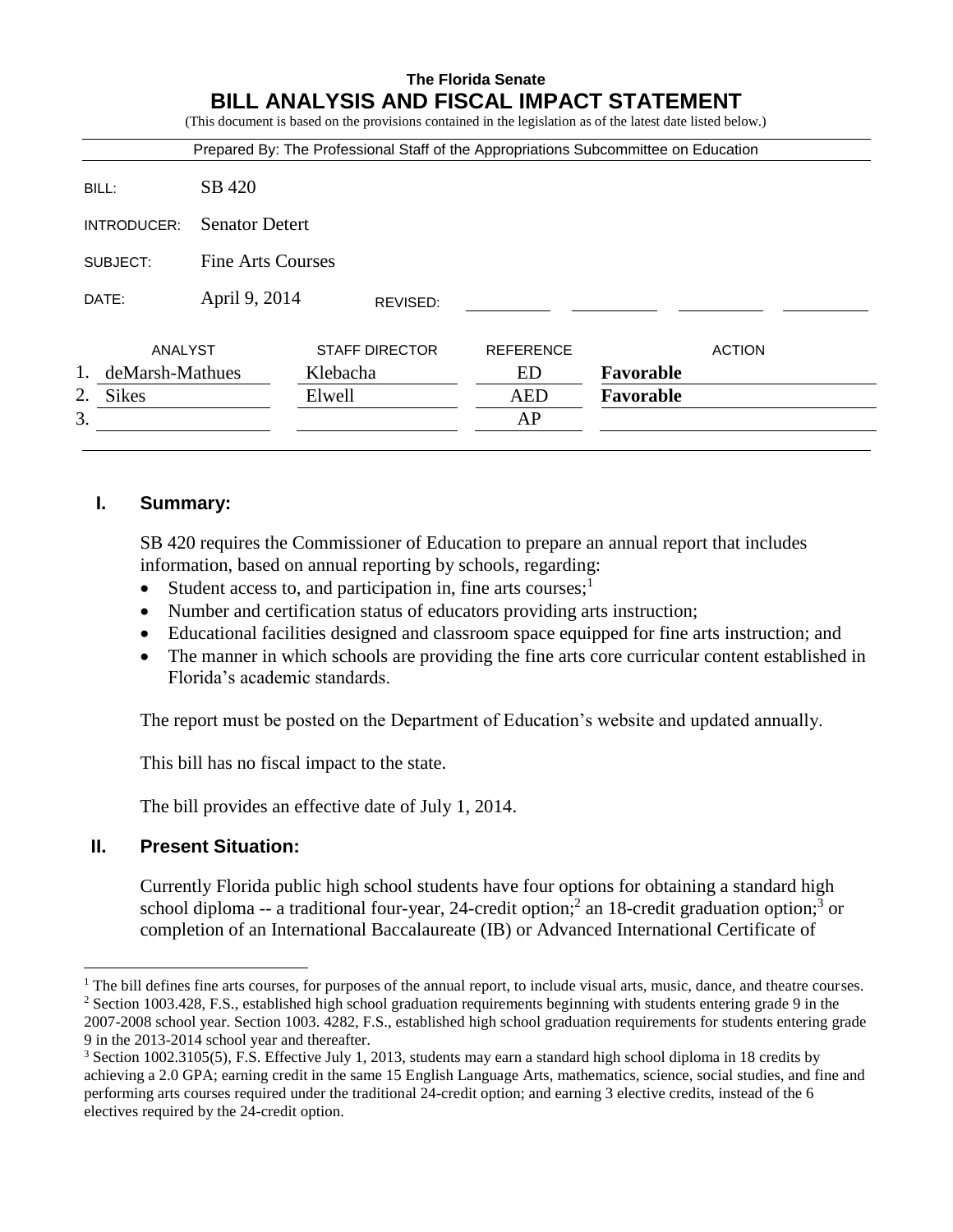Education (AICE) curriculum.<sup>4</sup> In addition, current law requires each school district to adopt an early graduation policy allowing a high school student who completes 24 credits in less than eight semesters and meets the GPA and assessment requirements to graduate early.<sup>5</sup>

One of the 24 credits required to graduate from high school must be in fine or performing arts, speech and debate, or a practical arts course that incorporates artistic content and techniques of creativity, interpretation, and imagination. <sup>6</sup> Eligible practical arts courses are identified through the Course Code Directory.<sup>7</sup> In addition, the state's academic standards are required to include standards for instruction for visual and performing arts.<sup>8</sup> Such standards must include specific curricular content and include distinct grade level expectations for the core content knowledge and skills that a student is expected to have acquired by each individual grade level from kindergarten through grade five.<sup>9</sup> The standards for grades six through 12 may be organized by grade clusters of more than one grade level.<sup>10</sup>

# **III. Effect of Proposed Changes:**

The bill requires the Commissioner of Education to prepare an annual report that includes information, based on annual reporting by schools, regarding:

- Student access to, and participation in, fine arts courses;  $11$
- Number and certification status of educators providing arts instruction;
- Educational facilities designed and classroom space equipped for fine arts instruction; and
- The manner in which schools are providing the fine arts core curricular content established in Florida's academic standards.

The report must be posted on the Department of Education's website and updated annually.

The bill provides an effective date of July 1, 2014.

# **IV. Constitutional Issues:**

A. Municipality/County Mandates Restrictions:

None.

B. Public Records/Open Meetings Issues:

None.

 $\overline{a}$ 

<sup>10</sup> *Id.*

<sup>4</sup> Sections 1003.428 and 1003.4282, F.S.

<sup>5</sup> Section 1003.4281, F.S.

 $6$  Sections 1003.428(2)(a)5. and 1003.4282(3)(e), F.S.

<sup>7</sup> Florida Department of Education, Course Code Directory and Instruction Personnel Assignments, *See* <https://www.fldoe.org/articulation/CCD/files/PACourses1314.pdf> (last visited March 19, 2014).

<sup>8</sup> Section 1003.41(2)(e), F.S.

<sup>9</sup> *Id.*

 $<sup>11</sup>$  The bill defines fine arts courses, for purposes of the annual report, to include visual arts, music, dance, and theatre</sup> courses.